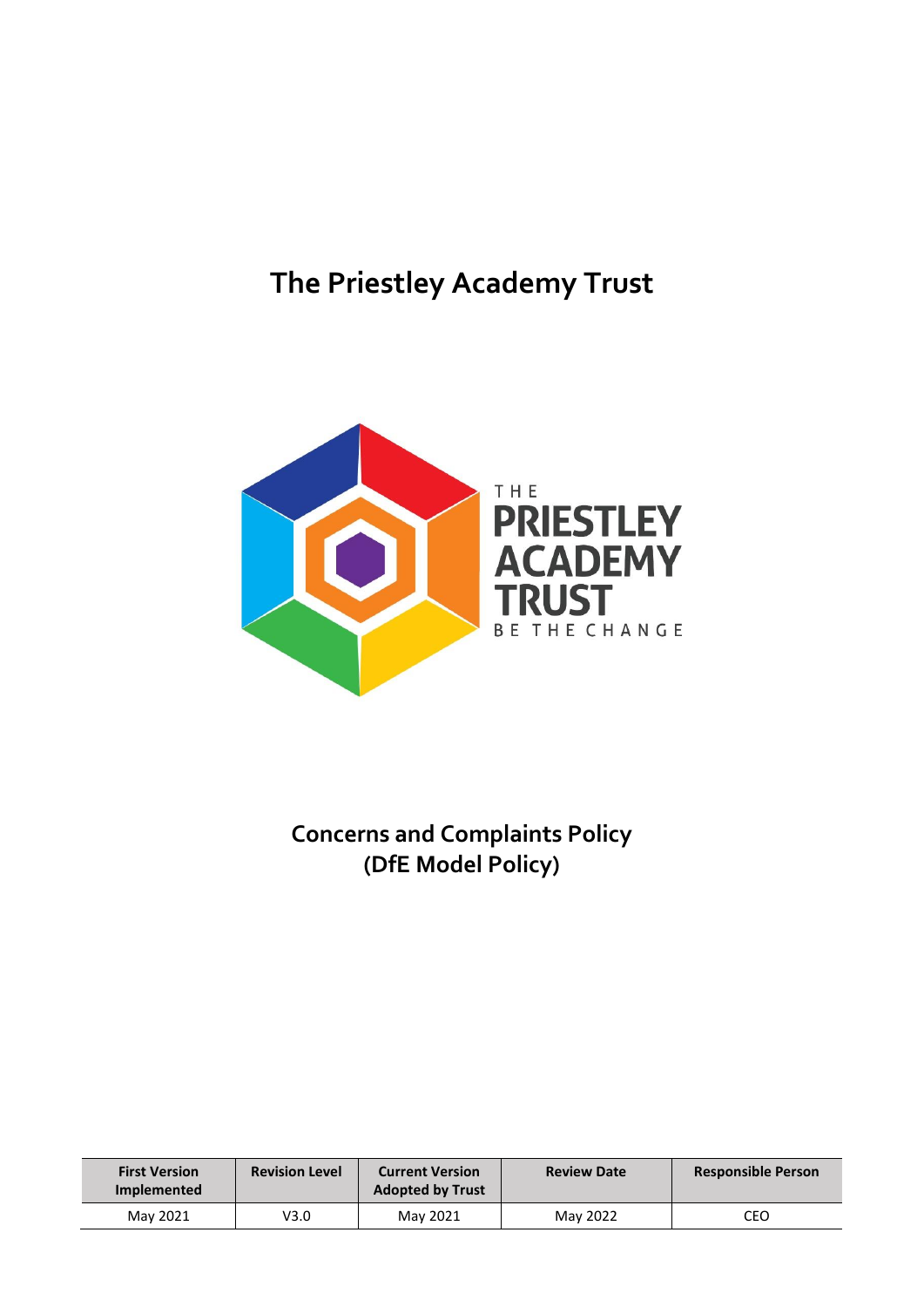### **Contents**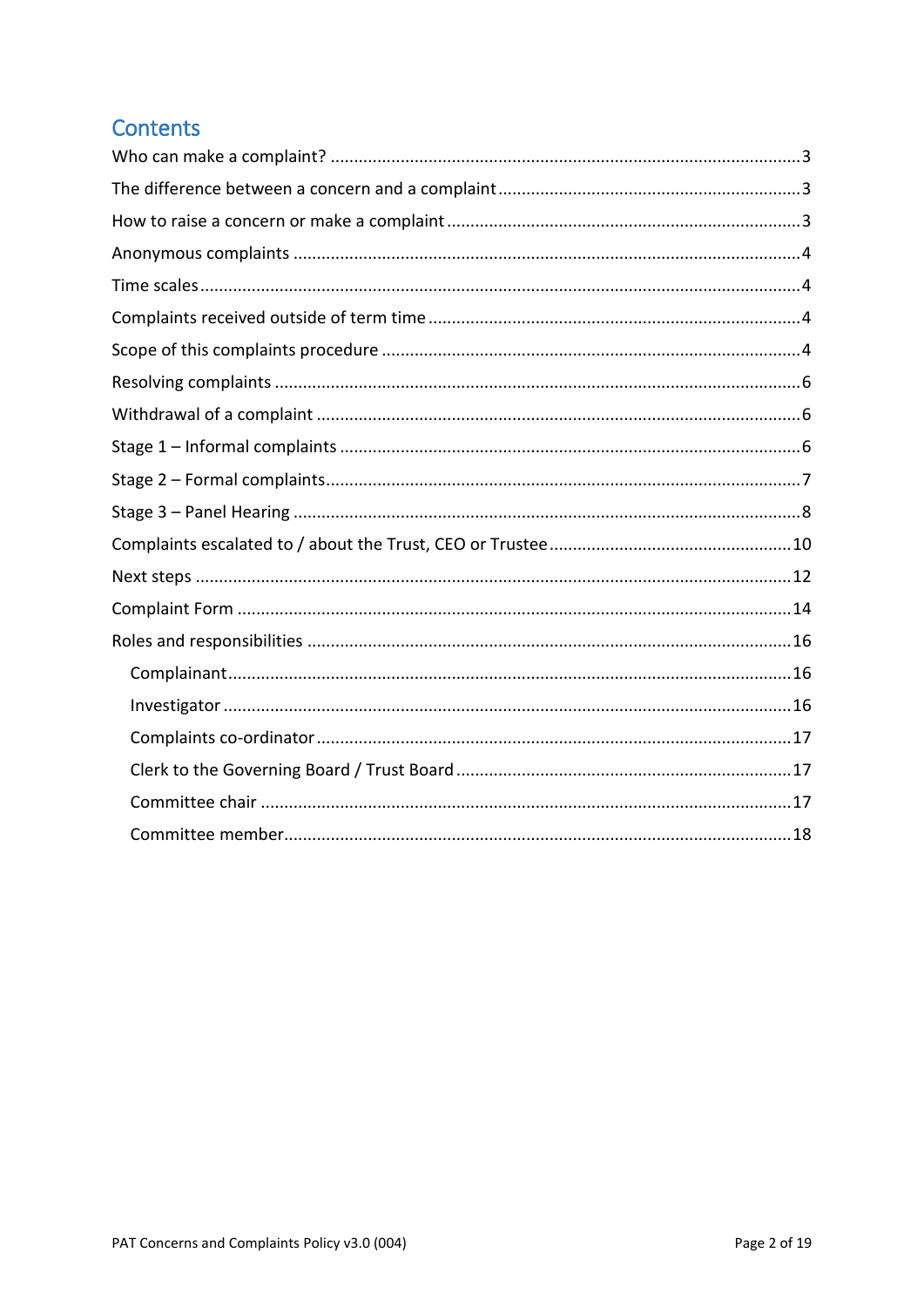#### <span id="page-2-0"></span>Who can make a complaint?

This complaints procedure is not limited to parents or carers of children that are registered at the school. Any person, including members of the public, may make a complaint to The Priestley Academy Trust about any provision of facilities or services that we provide. Unless complaints are dealt with under separate statutory procedures (such as appeals relating to exclusions or admissions), we will use this complaints procedure.

#### <span id="page-2-1"></span>The difference between a concern and a complaint

A concern may be defined as '*an expression or worry or doubt over an issue considered to be important for which reassurances are sought*'.

A complaint may be defined as '*an expression of dissatisfaction however made, about actions taken or a lack of action*'.

It is in everyone's interest that concerns and complaints are resolved at the earliest possible stage. Many issues can be resolved informally, without the need to use the formal stages of the complaints procedure. The Trust takes concerns seriously and will make every effort to resolve the matter as quickly as possible.

If you have difficulty discussing a concern with a particular member of staff, we will respect your views. In these cases, the school's Headteacher or the Trust's Chief Operating Officer, will refer you to another staff member. Similarly, if the member of staff directly involved feels unable to deal with a concern, the school's Headteacher or the Trust's Chief Operating Officer will refer you to another staff member. The member of staff may be more senior but does not have to be. The ability to consider the concern objectively and impartially is more important.

We understand however, that there are occasions when people would like to raise their concerns formally. In this case, the Trust will attempt to resolve the issue internally, through the stages outlined within their complaints procedure.

#### <span id="page-2-2"></span>How to raise a concern or make a complaint

A concern or complaint can be made in person, in writing or by telephone. They may also be made by a third party acting on behalf of a complainant, as long as they have appropriate consent to do so.

Complaints against school staff (except the headteacher) should be made in the first instance, to the headteacher via the school office. Please mark them as Private and Confidential.

Complaints that involve or are about the headteacher should be addressed to the Chair of Governors, via the school office. Please mark them as Private and Confidential.

Complaints about the Chair of Governors, any individual governor or the whole governing board should be addressed to the Clerk to the Governing Board via the school office. Please make them as Private and Confidential.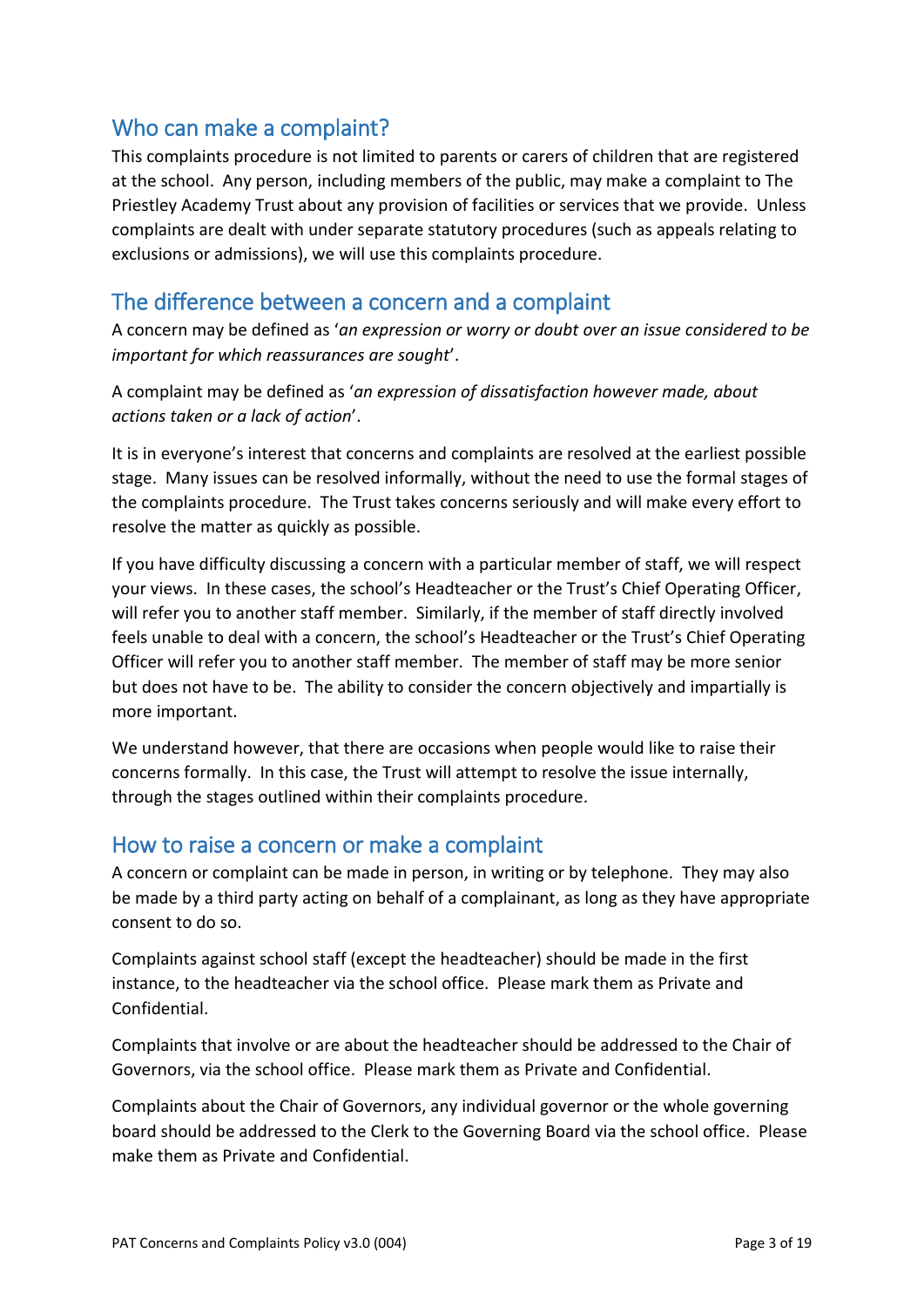Complaints against Trust Central Team staff (except the CEO) should be made in the first instance, to the Chief Executive (CEO). Please mark them as Private and Confidential.

Complaints about the Chief Executive Officer (CEO) or a trustee of the Trust, should be addressed to the Chair of Trustees, via the Trust office. Please mark them as Private and Confidential.

For ease of use, a template complaint form is included at the end of this procedure. If you require help in completing the form, please contact the school office. You can also ask a third-party organisation, for example the Citizens Advice, to help you.

In accordance with equality law, we will consider making reasonable adjustments if required, to enable complainants to access and complete this complaints procedure. For instance, providing information in alternative formats, assisting complainants in raising a formal complaint or holding meetings in accessible locations.

#### <span id="page-3-0"></span>Anonymous complaints

We will not normally investigate anonymous complaints. However, the headteacher or Chair of Governors, if appropriate, will determine whether the complaint warrants an investigation.

#### <span id="page-3-1"></span>Time scales

You must raise the complaint within three months of the incident or, where a series of associated incidents have occurred, within three months of the last of these incidents. We will consider complaints made outside of this time frame if exceptional circumstances apply.

### <span id="page-3-2"></span>Complaints received outside of term time

We will consider complaints made outside of term time to have been received on the first school day after the holiday period.

### <span id="page-3-3"></span>Scope of this complaints procedure

This procedure covers all complaints about any provision of community facilities or services by the Trust, other than complaints that are dealt with under other statutory procedures, including those listed below.

| <b>Exceptions</b>                                             | Who to contact                                                                                                                                                        |
|---------------------------------------------------------------|-----------------------------------------------------------------------------------------------------------------------------------------------------------------------|
| Admissions to schools                                         | Concerns about admissions should be<br>handled through a separate process -<br>either through the appeals process or via<br>the Local Authority.                      |
| Matters likely to require a Child<br>Protection Investigation | Complaints about child protection matters<br>are handled under our Child Protection and<br>Safeguarding Policy and in accordance with<br>relevant statutory guidance. |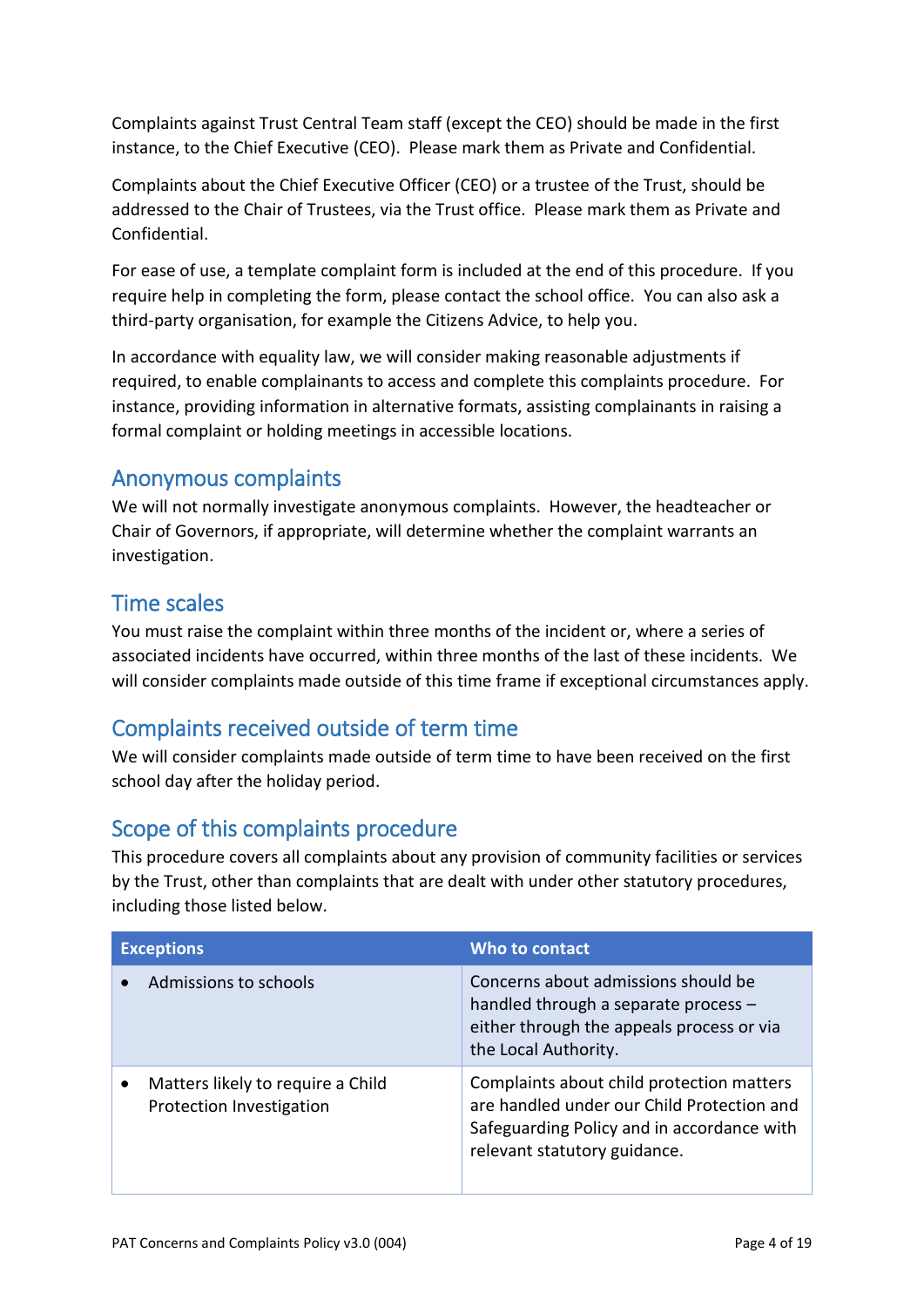|                                    | If you have serious concerns, you may wish<br>to contact the Local Authority Designated<br>Officer (LADO) who has local responsibility<br>for safeguarding or the Multi-Agency<br>Safeguarding Hub (MASH). The Child<br>Protection and Safeguarding Policy is<br>available to download on the school<br>website.                                                                                                                                                                                                                                                                                                                                                                     |
|------------------------------------|--------------------------------------------------------------------------------------------------------------------------------------------------------------------------------------------------------------------------------------------------------------------------------------------------------------------------------------------------------------------------------------------------------------------------------------------------------------------------------------------------------------------------------------------------------------------------------------------------------------------------------------------------------------------------------------|
| Exclusion of children from school* | Further information about raising concerns<br>about exclusion can be found at:<br>www.gov.uk/school-discipline-<br>exclusions/exclusions<br>*complaints about the application of the<br>Behaviour Policy can be made through the<br>school's complaints procedure. The<br>Behaviour Policy is available to download<br>on the school website.                                                                                                                                                                                                                                                                                                                                        |
| Whistleblowing                     | We have an internal whistleblowing<br>procedure for all our employees, including<br>temporary staff and contractors.<br>The Secretary of State for Education is the<br>prescribed person for matters relating to<br>education for whistle-blowers in education<br>who do not want to raise matters direct<br>with their employer. Referrals can be made<br>at: www.education.gov.uk/contactus<br>Volunteer staff who have concerns about<br>our school should complain through the<br>school's complaints procedure. You may<br>also be able to complain directly to the LA<br>or the Department for Education (see link<br>above), depending on the substance of<br>your complaint. |
| Staff grievances                   | Complaints from staff will be dealt with<br>under the Trust's internal grievance<br>procedures.                                                                                                                                                                                                                                                                                                                                                                                                                                                                                                                                                                                      |
| Staff conduct                      | Complaints about staff will be dealt with<br>under the Trust's internal disciplinary<br>procedures, if appropriate.<br>Complainants will not be informed of any<br>disciplinary action taken against a staff<br>member as a result of a complaint.                                                                                                                                                                                                                                                                                                                                                                                                                                   |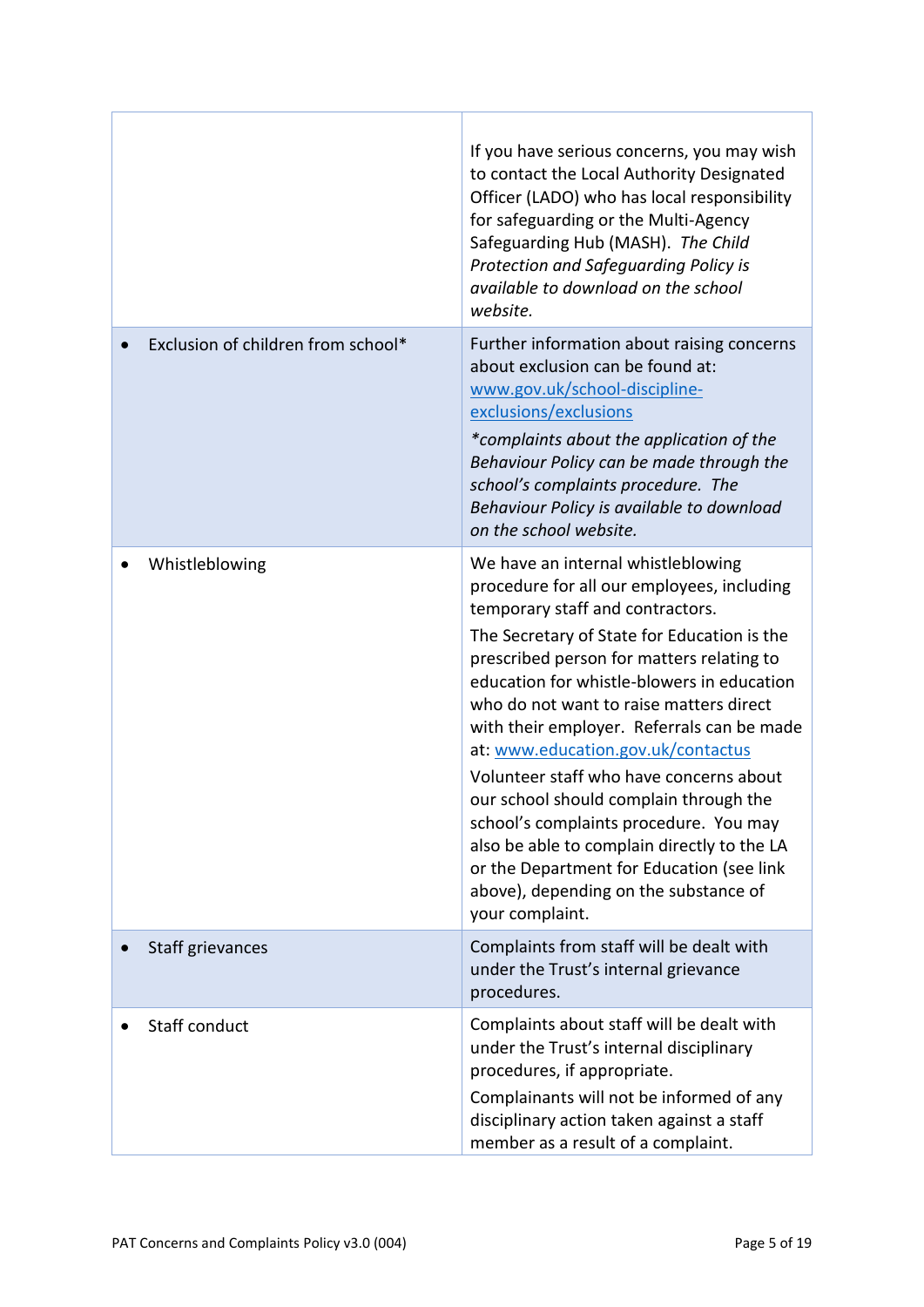| However, the complainant will be notified |
|-------------------------------------------|
| that the matter is being addressed.       |

If other bodies are investigating aspects of the complaint, for example the police, Local Authority (LA) safeguarding teams or Tribunals, this may impact on our ability to adhere to the timescales within this procedure or result in the procedure being suspended until those public bodies have completed their investigations. If this happens, we will inform you of a proposed new timescale.

If a complainant commences legal action against the Trust in relation to their complaint, we will consider whether to suspend the complaints procedure until those legal proceedings have concluded.

### <span id="page-5-0"></span>Resolving complaints

At each stage in the procedure, the Trust wants to resolve the complaint. If appropriate, we will acknowledge that the complaint is upheld in whole or in part. In addition, we may offer one or more of the following:

- An explanation.
- An admission that the situation could have been handled differently or better.
- An assurance that we will try to ensure the event complained of will not recur.
- An explanation of the steps that have been or will be taken to help ensure that it will not happen again and an indication of the timescales within which any changes will be made.
- An undertaking to review Trust policies in light of the complaint.
- An apology.

### <span id="page-5-1"></span>Withdrawal of a complaint

If a complainant wants to withdraw their complaint, we will ask them to confirm this in writing.

### <span id="page-5-2"></span>Stage 1 – Informal complaints

It is to be hoped that most concerns can be expressed and resolved on an informal basis.

Concerns should be raised with either the class teacher, year head / subject leader or headteacher. Complainants should not approach individual governors to raise concerns or complaints. They have no power to act on an individual basis and it may also prevent them from considering complaints at Stage 3 of the procedure.

At the conclusion of their investigation, the appropriate person investigating the complaint will provide an informal written response within 10 school days of the date of receipt of the complaint.

If the issue remains unresolved, the next step is to make a formal complaint.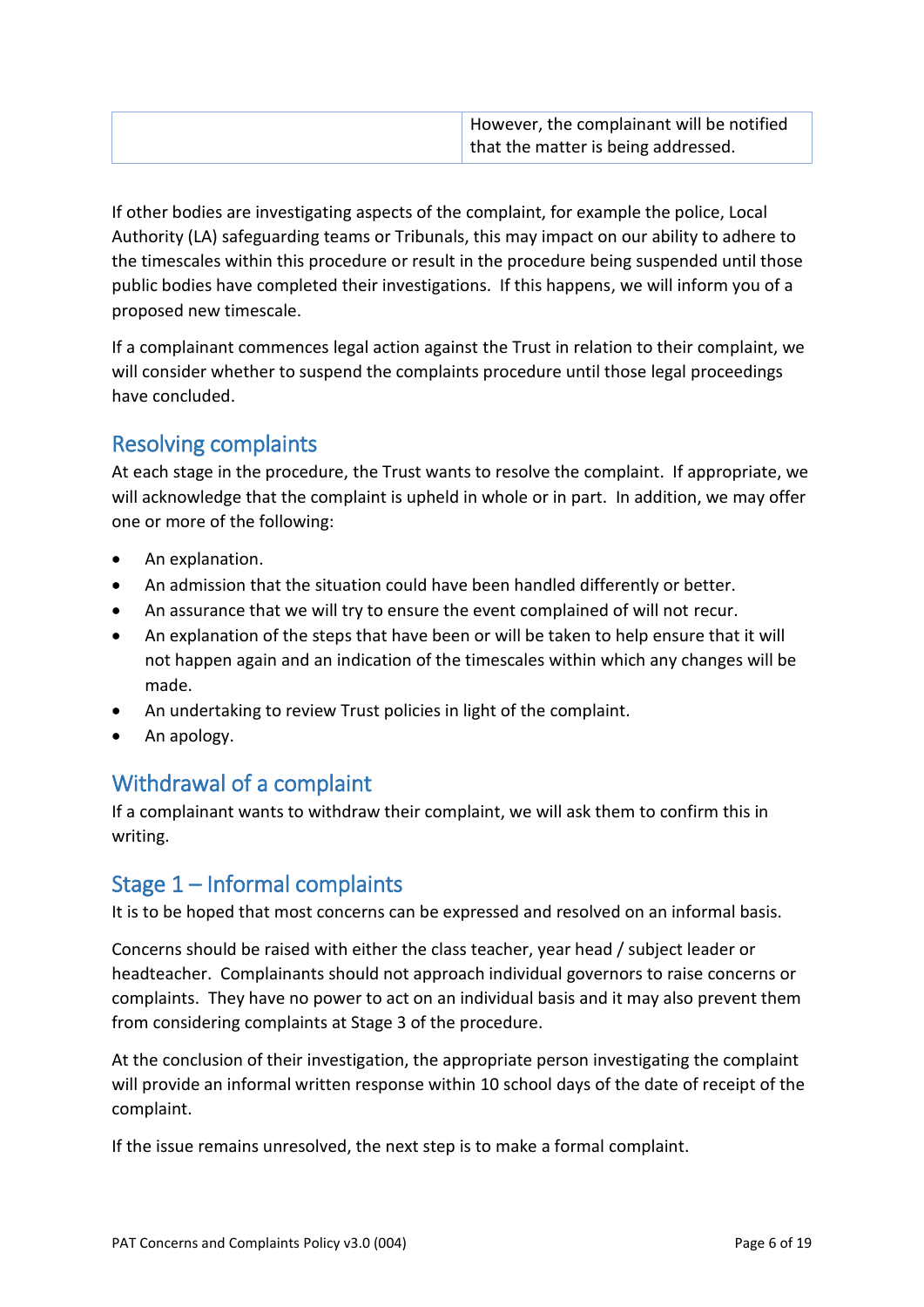### <span id="page-6-0"></span>Stage 2 – Formal complaints

Formal complaints must be made to the headteacher (unless they are about the headteacher), via the school office. This may be done in person or in writing (preferably on the Complaint Form).

The headteacher will record the date the complaint is received and will acknowledge receipt of the complaint in writing (either by letter or email) within 10 school days.

Within this response, the headteacher will seek to clarify the nature of the complaint, ask what remains unresolved and what outcome the complainant would like to see. The headteacher can consider whether a face to face meeting is the most appropriate way of doing this.

*Note: The headteacher may delegate the investigation to another member of the school's senior leadership team but not the decision to be taken.*

During the investigation, the headteacher (or investigator) will:

- If necessary, interview those involved in the matter and/or those complained of, allowing them to be accompanied if they wish.
- Keep a written record of any meetings/interviews in relation to their investigation.

At the conclusion of their investigation, the headteacher will provide a formal written response within 10 school days of the date of receipt of the complaint.

If the headteacher is unable to meet this deadline, they will provide the complainant with an update and revised response date.

The response will detail any actions taken to investigate the complaint and provide a full explanation of the decision made and the reason(s) for it. Where appropriate, it will include details of actions the Trust will take to resolve the complaint.

The headteacher will advise the complainant of how to escalate their complaint should they remain dissatisfied with the outcome of Stage 2.

If the complaint is about the headteacher, or a member of the governing board (including the Chair or Vice Chair), a suitably skilled governor will be appointed to complete the actions at Stage 2.

Complaints about the headteacher or member of the governing board must be made to the Clerk, via the school office.

Complaints against Trust Central Team staff (except the CEO) should be made in the first instance, to the Chief Executive (CEO). Please mark them as Private and Confidential.

If the complaint is:

- Jointly about the Chair and Vice Chair or
- The entire governing body or
- The majority of the governing body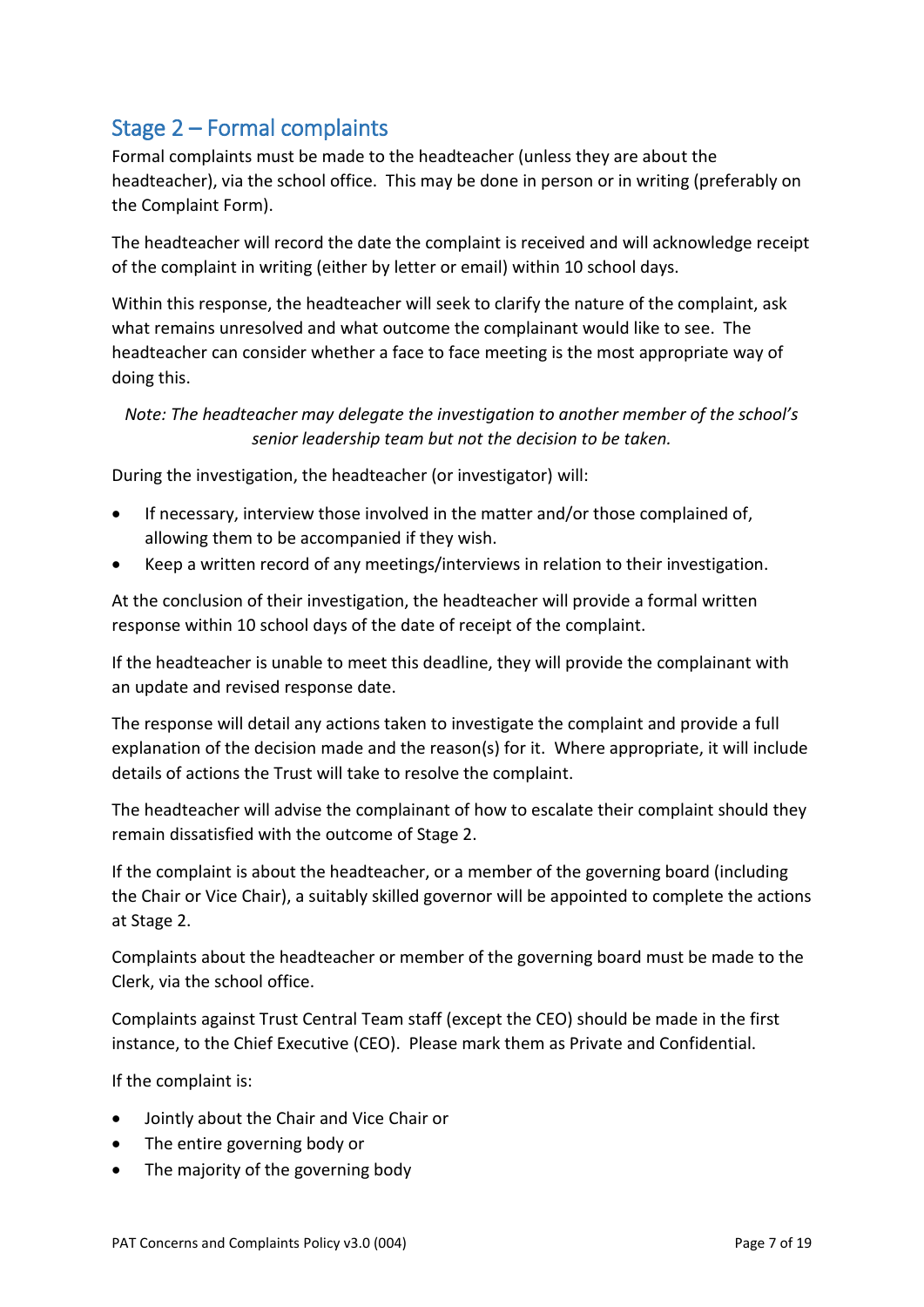Stage 2 will be escalated to the CEO of the Trust.

#### <span id="page-7-0"></span>Stage 3 – Panel Hearing

If the complainant is dissatisfied with the outcome at Stage 2 and wishes to take the matter further, they can escalate the complaint to Stage 3 – a panel hearing consisting of at least three people who were not directly involved in the matters detailed in the complaint with one member of the panel who is independent of the management and running of the school. This is the final stage of the complaints procedure.

A request to escalate to Stage 3 must be made to the Clerk, via the school office, within 10 school days of receipt of the Stage 2 response.

The Clerk will record the date the complaint is received and acknowledge receipt of the complaint in writing (either by letter or email) within 10 school days.

Requests received outside of this time frame will only be considered if exceptional circumstances apply.

The Clerk will write to the complainant to inform them of the date of the meeting. They will aim to convene a meeting within 10 school days of receipt of the Stage 2 request. If this is not possible, the Clerk will provide an anticipated date and keep the complainant informed.

If the complainant rejects the offer of three proposed dates, without good reason, the Clerk will decide when to hold the meeting. It will then proceed in the complainant's absence on the basis of written submissions from both parties.

If the complaint is:

- Jointly about the Chair and Vice Chair or
- The entire governing body or
- The majority of the governing body

Stage 3 will be heard by the trustees and an independent panel member.

A complaint may bring someone along to the panel meeting to provide support. This can be a relative or friend. Generally, we do not encourage either party to bring legal representatives to the committee meeting. However, there may be occasions when legal representation is appropriate.

For instance, if a school employee is called as a witness in a complaint meeting, they may wish to be supported by union and/or legal representation.

*Note: Complaints about staff conduct will not generally be handled under this complaints procedure. Complainants will be advised that any staff complaints will be considered under (Human Resources) staff disciplinary procedures, if appropriate, but outcomes will not be shared with them.*

Representatives from the media are not permitted to attend.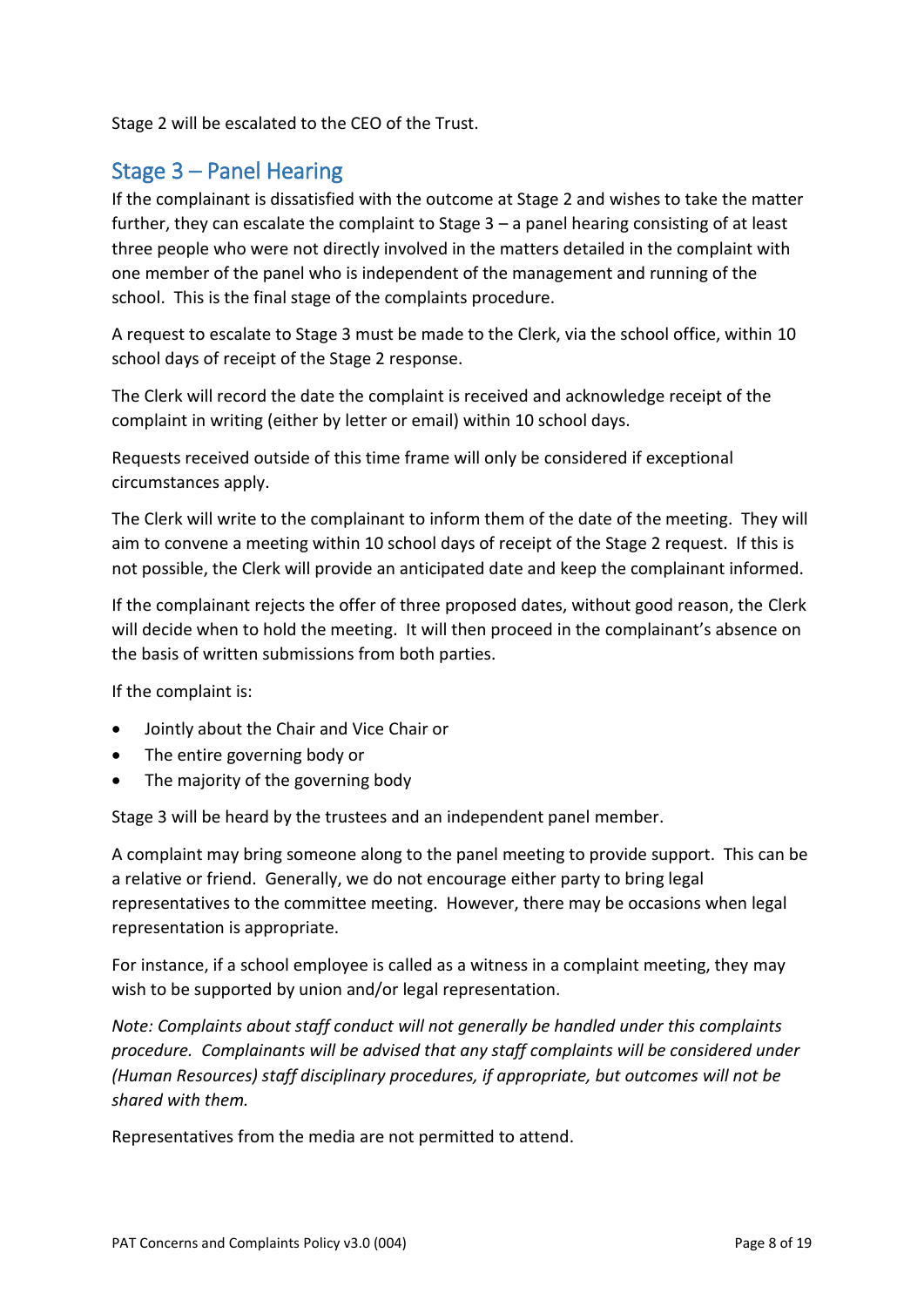At least 15 school days before the meeting, the Clerk will:

- Confirm and notify the complainant of the date, time and venue of the meeting, ensuring that, if the complainant is invited, the dates are convenient to all parties and that the venue and proceedings are accessible.
- Request copies of any further written material to be submitted to the committee at least 15 school days before the meeting.

Any written material will be circulated to all parties at least 15 school days before the date of the meeting. The committee will not normally accept, as evidence, recordings of conversations that were obtained covertly and without the informed consent of all parties being recorded.

The committee will also not review any new complaints at this stage or consider evidence unrelated to the initial complaint to be included. New complaints must be dealt with from Stage 1 of the procedure.

The meeting will be held in private. Electronic recordings of meetings or conversations are not normally permitted unless a complainant's own disability or special needs require it. Prior to knowledge and consent of all parties attending must be sought before meetings or conversations take place. Consent will be recorded in any minutes taken.

The committee will consider the complaint and all the evidence presented. The committee can:

- Uphold the complaint in whole or in part.
- Dismiss the complaint in whole or in part.

If the complaint is upheld in whole or in part, the committee will:

- Decide on the appropriate action to be taken to resolve the complaint.
- Where appropriate, recommend changes to the school's system or procedures to prevent similar issues in the future.

The Chair of the Committee will provide the complainant and the Trust with a full explanation of their decision and the reason(s) for it, in writing, within 10 school days.

The letter to the complainant will include details of how to contact the Education and Skills Funding Agency (ESFA) if they are dissatisfied with the way their complaint has been handled by the Trust.

The response will detail any actions taken to investigate the complaint and provide a full explanation of the decision made and the reason(s) for it. Where appropriate, it will include details of actions the Trust will take to resolve the complaint.

The panel will ensure that those findings and recommendations are sent by electronic mail or otherwise given to the complainant and, where relevant, the person complained about. Furthermore, they will be available for inspection on the school premises by the proprietor and the headteacher.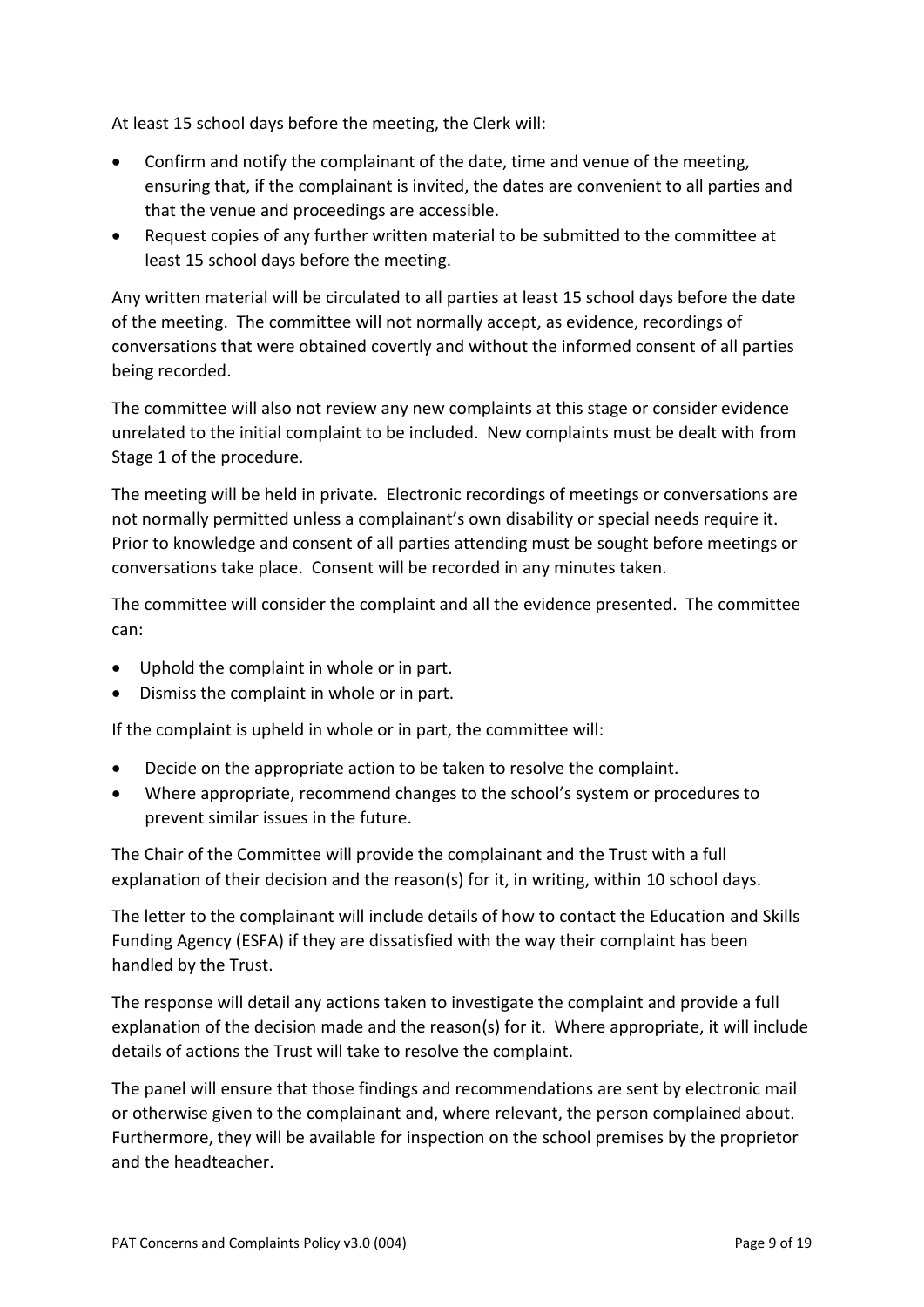A written record will be kept of al complaints, and of whether they are resolved at the preliminary stage or proceed to a panel hearing, along with what actions have been taken, regardless of the decision.

All correspondence statements and records relating to individual complaints will be kept confidential, except where the Secretary of State or a body conducting an inspection under section 109 of the 2008 Act requests access to them.

## <span id="page-9-0"></span>Complaints escalated to / about the Trust, CEO or Trustee

If a complaint is escalated to the Trust or if a complainant wishes to complain directly about the Trust, then the complaint should be sent to the CEO to be investigated.

The CEO will write to the complainant acknowledging the complaint within 10 school days of the date that the written request was received. The acknowledgement will confirm that the complaint will now be investigated under Stage 1 of this Complaints Policy and will confirm the date of providing a response to the complainant.

Following the investigation, the CEO will write to the complainant confirming the outcome within 10 school days of the date that the letter was received. If this time limit cannot be met, the CEO will write to the complainant with 10 school days of the date that the letter was received, explaining the reason for the delay and providing a revised date.

If the complaint concerns the CEO or a Trustee, the complaint should be investigated by the Chair of the Trust Board. If a formal complaint form is received about the Chair, the complaint will be referred to the Vice Chair for investigation.

#### *Note: Where the Chair of the Trust Board has investigated the complaint, they will write the letter of outcome to the complainant and provide a copy to the CEO.*

If the complainant is not satisfied with the outcome of the previous stage, the complainant should write to the Clerk of the Trust Board asking for the complaint to be heard before a Complaint Panel, with 10 school days.

The Clerk will record the date the complaint is received and acknowledge receipt of the complaint in writing (either by letter or email) within 10 school days.

Requests received outside of this time frame will only be considered if exceptional circumstances apply.

The Clerk will write to the complainant to inform them of the date of the meeting. They will aim to convene a meeting within 10 school days of receipt of the Stage 2 request. If this is not possible, the Clerk will provide an anticipated date and keep the complainant informed.

If the complainant rejects the offer of three proposed dates, without good reason, the Clerk will decide when to hold the meeting. It will then proceed in the complainant's absence on the basis of written submissions from both parties.

If the complaint is:

• Jointly about the Chair and Vice Chair or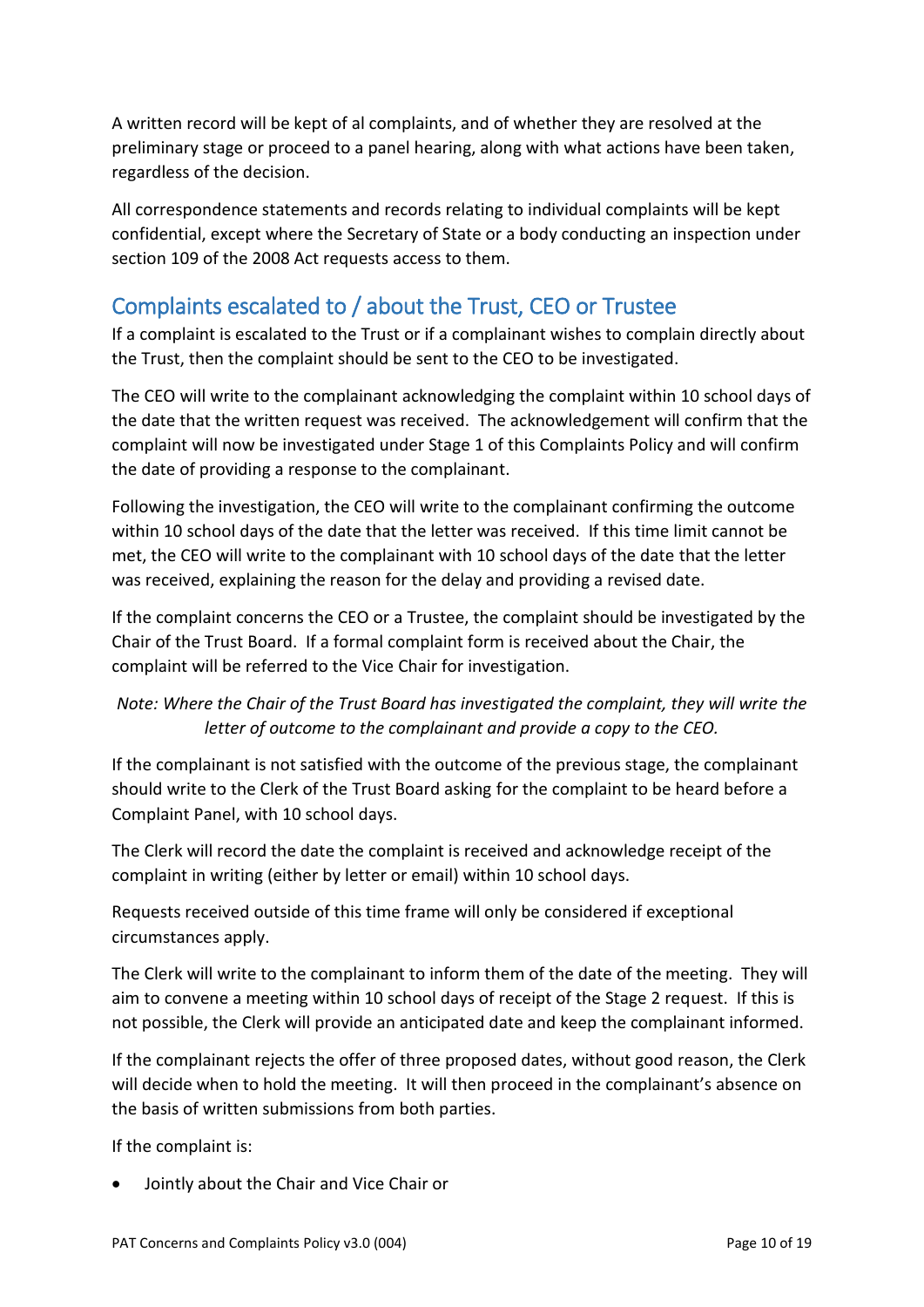- The entire Trust Board or
- The majority of the Trust Board

Stage 3 will be heard by a completely independent committee panel.

The Complaint Panel will consist of three members. None of the three members of the Complaint Panel will have been involved in the incidents or events which led to the complaint, or have been involved in dealing with the complaint in the previous stages, or have any detailed knowledge of the complaint.

One of the Complaint Panel members will be independent of the management and running of the Trust. This means that the independent Complaint Panel member will not be a Trustee or an employee of the Trust.

A complainant may bring someone along to the panel meeting to provide support. This can be a relative or friend. Generally, we do not encourage either party to bring legal representatives to the committee meeting. However, there may be occasions when legal representation is appropriate.

For instance, if a Trust employee is called as a witness in a complaint meeting, they may wish to be supported by union and/or legal representation.

*Note: Complaints about staff conduct will not generally be handled under this complaints procedure. Complainants will be advised that any staff conduct complaints will be considered under staff disciplinary procedures, if appropriate, but outcomes will not be shared with them.*

Representatives of the media are not permitted to attend.

At least 15 school days before the meeting, the Clerk will:

- Confirm and notify the complainant of the date, time and venue of the meeting, ensuring that, if the complainant is invited, the dates are convenient to all parties and that the venue and proceedings are accessible.
- Request copies of any further written material to be submitted to the committee at least 15 school days before the meeting.

Any written material will be circulated to all parties at least 15 days school days before the date of the meeting. The committee will not normally accept, as evidence, recordings of conversations that were obtained covertly and without the informed consent of all parties being recorded.

The committee will also not review any new complaints at this stage or consider evidence unrelated to the initial complaint to be included. New complaints must be dealt with from Stage 1 of the procedure.

The meeting will be held in private. Electronic recordings of meetings or conversations are not normally permitted unless a complainant's own disability or special needs require it.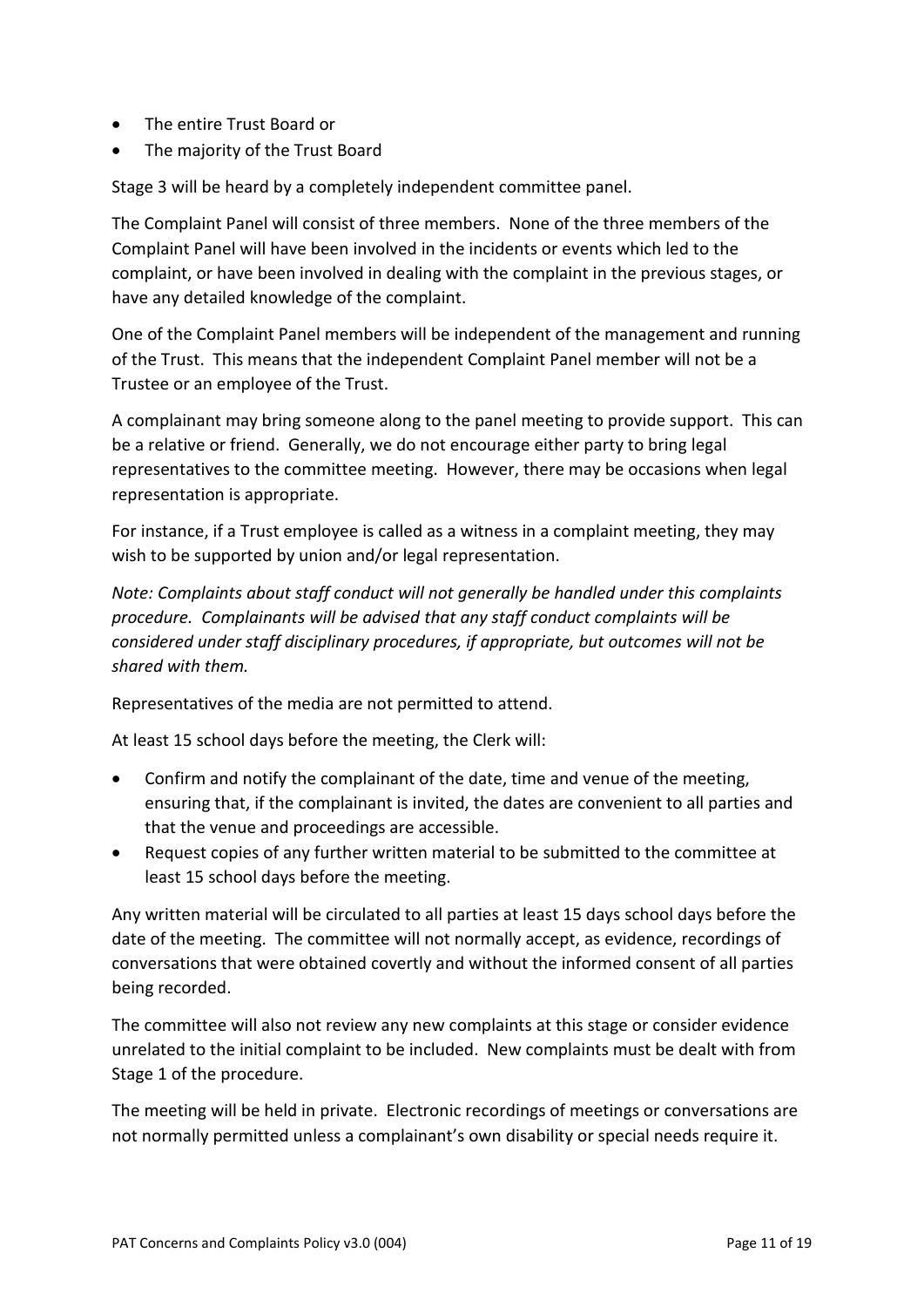Prior knowledge and consent of all parties attending must be sought before meetings or conversations take place. Consent will be recorded in any minutes taken.

The committee will consider the complaint and all the evidence presented. The committee can:

- Uphold the complaint in whole or in part.
- Dismiss the complaint in whole or in part.

If the complaint is upheld in whole or in part, the committee will:

- Decide on the appropriate action to be taken to resolve the complaint.
- Where appropriate, recommend changes to the school's system or procedures to prevent similar issues in the future.

The Chair of the Committee will provide the complainant and the Trust with a full explanation of their decision and the reason(s) for it, in writing, within 10 school days.

The letter to the complainant will include details of how to contact the Education and Skills Funding Agency (ESFA) if they are dissatisfied with the way their complaint has been handled by the Trust.

The response will detail any actions taken to investigate the complaint and provide a full explanation of the decision made and the reason(s) for it. Where appropriate, it will include details of actions the Trust will take to resolve the complaint.

The response will detail any actions taken to investigate the complaint and provide a full explanation of the decision made and the reason(s) for it. Where appropriate, it will include details of actions the Trust will take to resolve the complaint.

The panel will ensure that those findings and recommendations are sent by electronic mail or otherwise given to the complainant and, where relevant, the person complained about. Furthermore, they will be available for inspection on the school premises by the proprietor and the headteacher.

A written record will be kept of all complaints, and of whether they are resolved at the preliminary stage or proceed to a panel hearing, along with what actions have been taken, regardless of the decision.

All correspondence statements and records relating to individual complaints will be kept confidential, except where the Secretary of State or a body conducting an inspection under section 109 of the 2008 Act requests access to them.

#### <span id="page-11-0"></span>Next steps

If the complainant believes the school / Trust did not handle their complaint in accordance with the published complaints procedure or they acted unlawfully or unreasonably in the exercise of their duties under education law, they can contact the ESFA after they have completed Stage 3.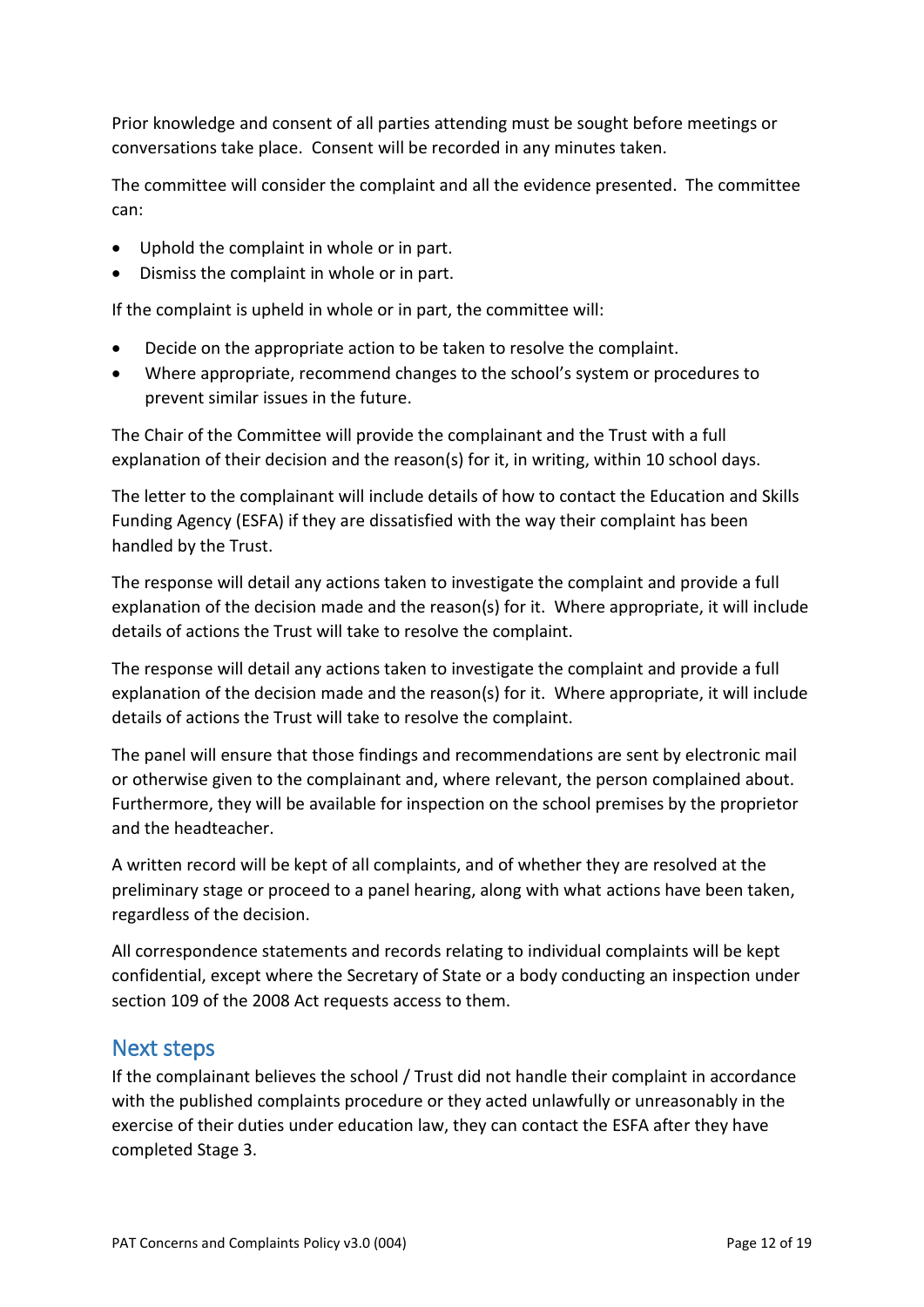The ESFA will not normally reinvestigate the substance of complaints or overturn any decisions made by the Trust. They will consider whether the Trust has adhered to education legislation and any statutory policies connected with the complaint and whether they have followed [Part 7 of the Education \(Independent School Standards\) Regulations 2014](http://www.legislation.gov.uk/uksi/2010/1997/schedule/1/made).

The complainant can refer their complaint to the ESFA online at: [www.education.gov.uk/contactus,](http://www.education.gov.uk/contactus) by telephone on: 0370 000 2288 or by writing to:

Academy Complaints and Customer Insight Unit Education and Skills Funding Agency Cheylesmore House 5 Quinton Road Coventry CV1 2WT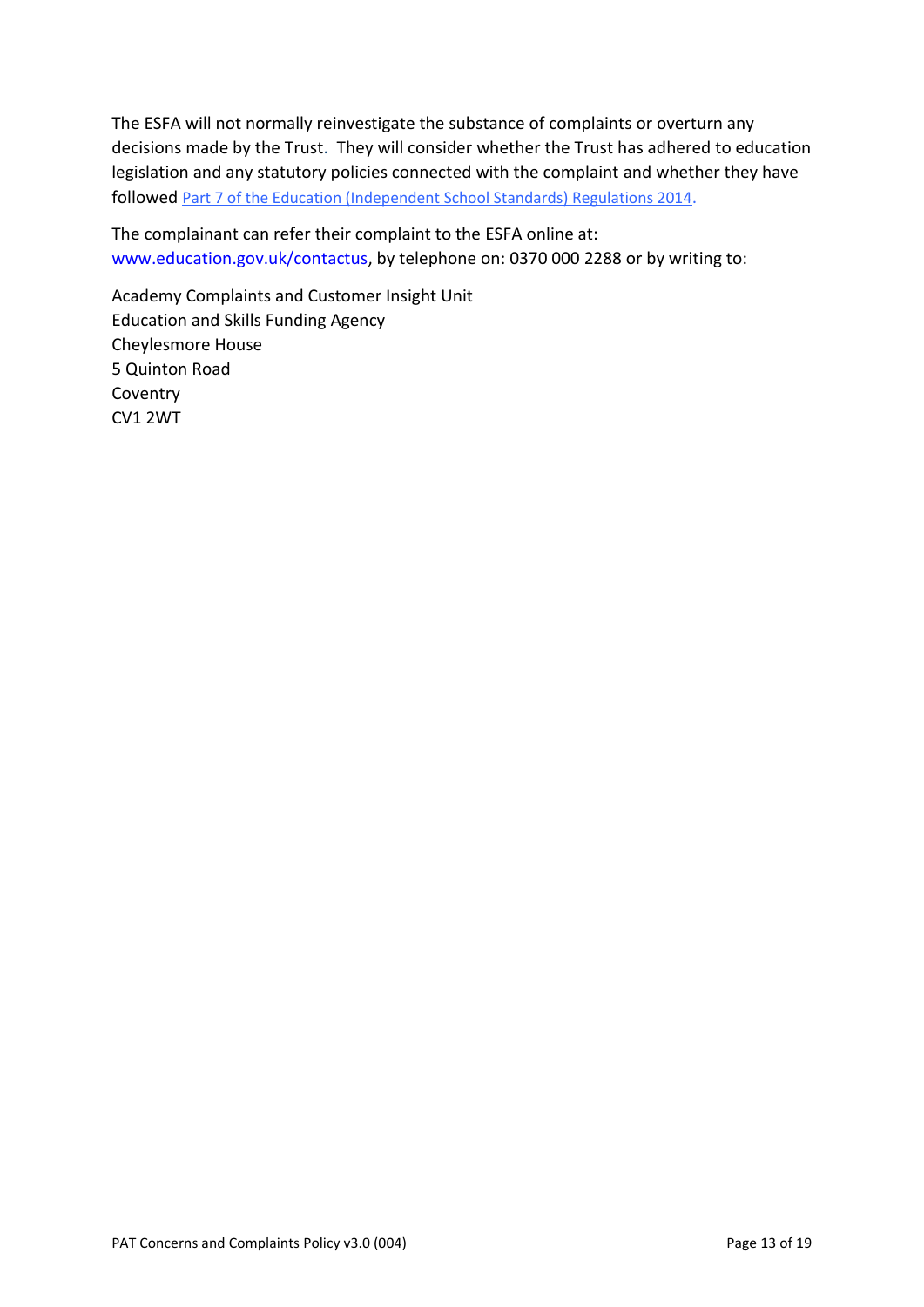# <span id="page-13-0"></span>Complaint Form

Please complete and return to either the school headteacher or the Trust's Chief Operating Officer who will acknowledge receipt and explain what action will be taken.

| Your name:                                |  |
|-------------------------------------------|--|
| Pupil's name (if relevant):               |  |
| Your relationship to pupil (if relevant): |  |
| <b>Address:</b>                           |  |
| Postcode:                                 |  |
| Daytime telephone number:                 |  |
| <b>Evening telephone number:</b>          |  |
| <b>Email address:</b>                     |  |

Please give details of your complaint, including whether you have spoken to anybody at the school about it.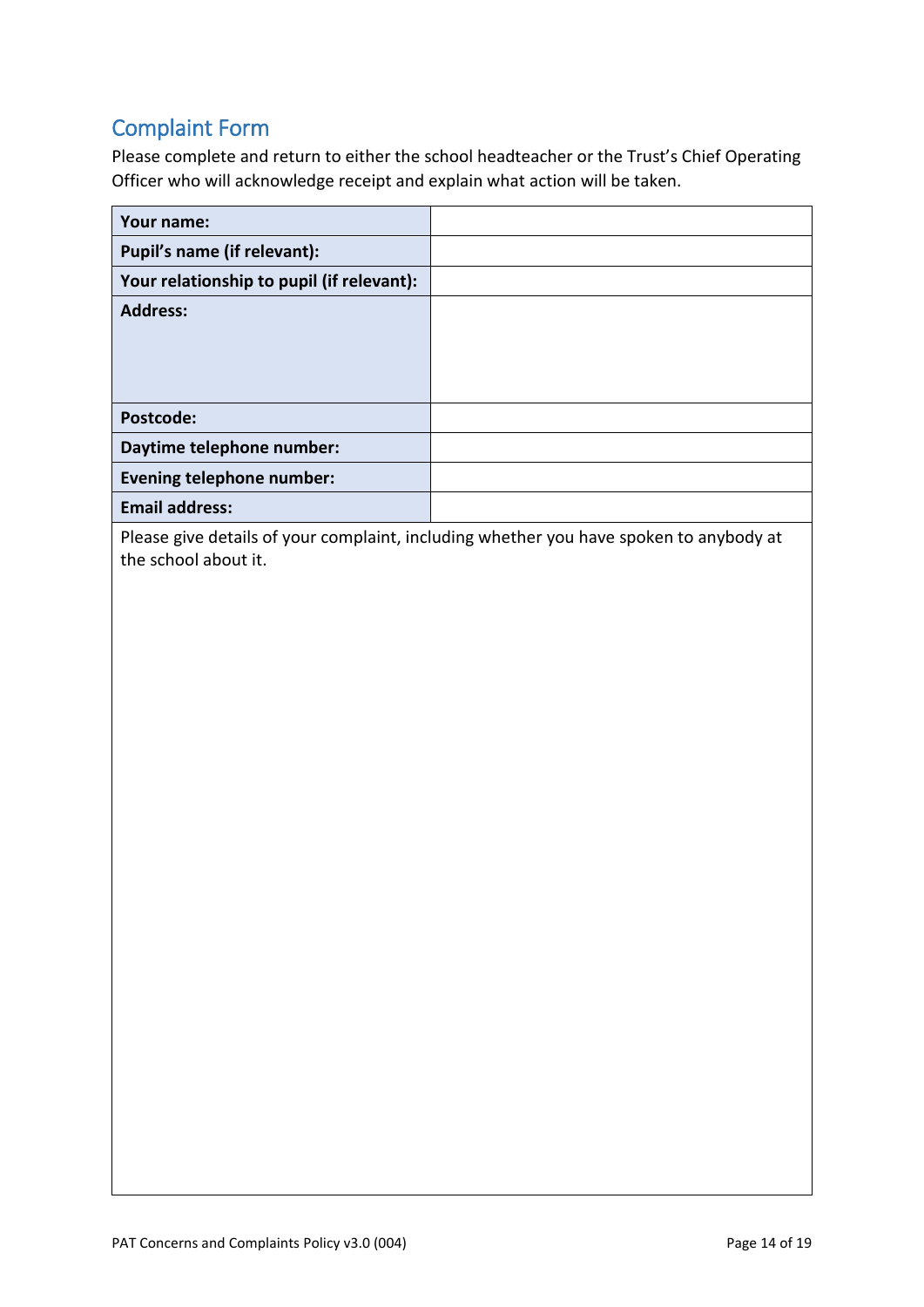| Are you attaching any paperwork? If so, please give details. |  |
|--------------------------------------------------------------|--|
|                                                              |  |
|                                                              |  |
|                                                              |  |
|                                                              |  |
|                                                              |  |
|                                                              |  |
| Signature:                                                   |  |

What actions do you feel might resolve the problem at this stage?

Official use only:

| Date acknowledgement sent: |  |
|----------------------------|--|
| By who:                    |  |
| Complaint referred to:     |  |
| Action taken:              |  |
|                            |  |
|                            |  |
|                            |  |
| Date:                      |  |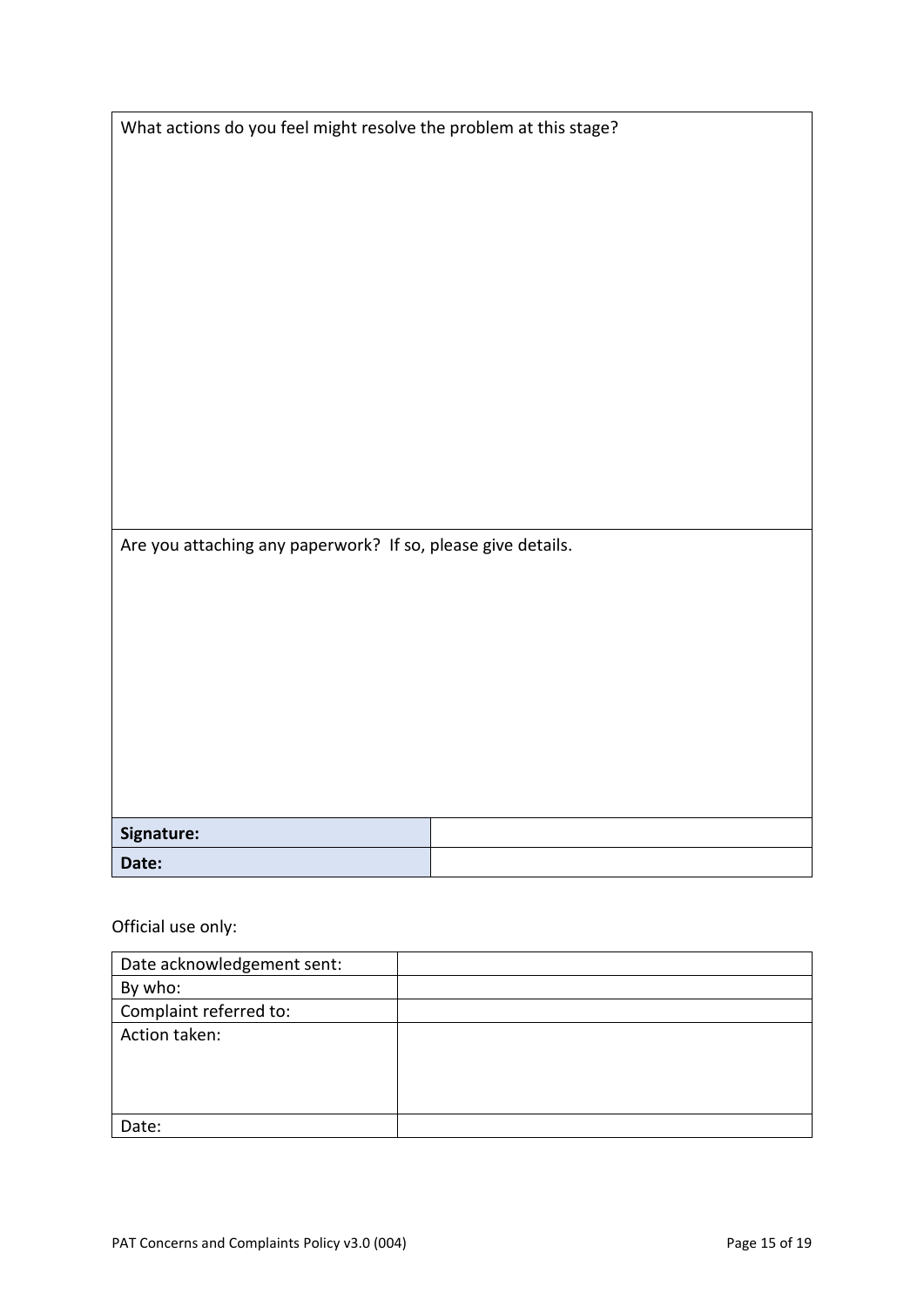# <span id="page-15-0"></span>Roles and responsibilities

#### <span id="page-15-1"></span>Complainant

The complainant will receive a more effective response to the complaint if they:

- explain the complaint in full as early as possible
- co-operate with the school in seeking a solution to the complaint
- respond promptly to requests for information or meetings or in agreeing the details of the complaint
- ask for assistance as needed
- treat all those involved in the complaint with respect
- refrain from publicising the details of their complaint on social media and respect confidentiality.

#### <span id="page-15-2"></span>Investigator

The investigator's role is to establish the facts relevant to the complaint by:

- providing a comprehensive, open, transparent and fair consideration of the complaint through:
	- o sensitive and thorough interviewing of the complainant to establish what has happened and who has been involved
	- o interviewing staff and children/young people and other people relevant to the complaint
	- $\circ$  consideration of records and other relevant information
	- o analysing information
- liaising with the complainant and the complaints co-ordinator as appropriate to clarify what the complainant feels would put things right.

The investigator should:

- conduct interviews with an open mind and be prepared to persist in the questioning
- keep notes of interviews or arrange for an independent note taker to record minutes of the meeting
- ensure that any papers produced during the investigation are kept securely pending any appeal
- be mindful of the timescales to respond
- prepare a comprehensive report for the headteacher or complaints committee that sets out the facts, identifies solutions and recommends courses of action to resolve problems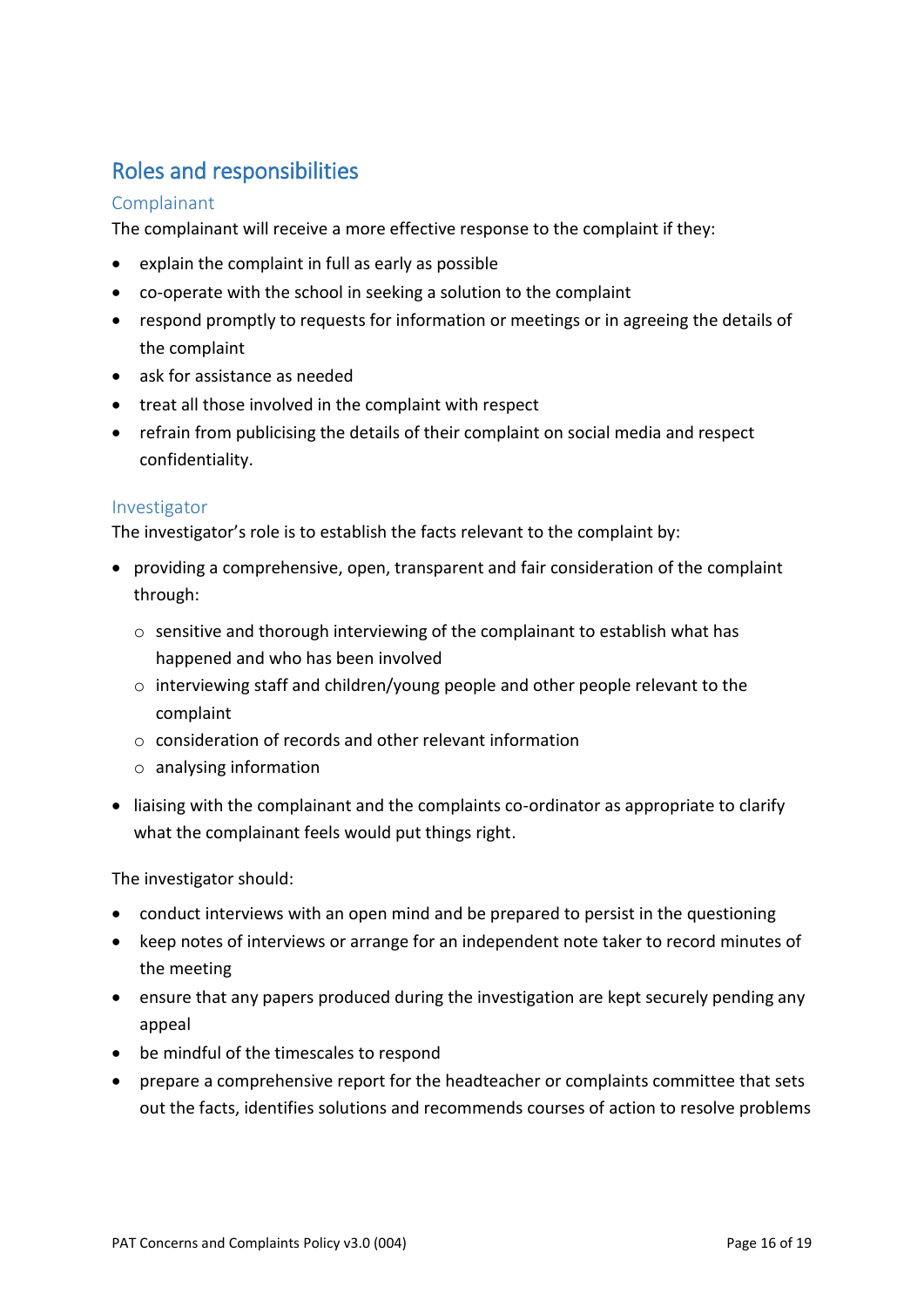• The headteacher or complaints committee will then determine whether to uphold or dismiss the complaint and communicate that decision to the complainant, providing the appropriate escalation details.

#### <span id="page-16-0"></span>Complaints co-ordinator

The complaints co-ordinator should:

- ensure that the complainant is fully updated at each stage of the procedure
- liaise with staff members, headteacher, CEO, Chair of Governors, Chair of the Trust or the Clerk to ensure the smooth running of the complaints procedure
- be aware of issues regarding:
	- o sharing third party information
	- $\circ$  additional support. This may be needed by complainants when making a complaint including interpretation support or where the complainant is a child or young person
- keep records.

#### <span id="page-16-1"></span>Clerk to the Governing Board / Trust Board

The Clerk is the contact point for the complainant and the committee and should:

- ensure that all people involved in the complaint procedure are aware of their legal rights and duties, including any under legislation relating to school complaints, education law, the Equality Act 2010, the Freedom of Information Act 2000, the Data Protection Act (DPA) 2018 and the General Data Protection Regulations (GDPR)
- set the date, time and venue of the meeting, ensuring that the dates are convenient to all parties (if they are invited to attend) and that the venue and proceedings are accessible
- collate any written material relevant to the complaint (for example; stage 1 paperwork, school and complainant submissions) and send it to the parties in advance of the meeting within an agreed timescale
- record the proceedings
- circulate the minutes of the meeting
- notify all parties of the committee's decision.

#### <span id="page-16-2"></span>Committee chair

The committee's chair, who is nominated in advance of the complaint meeting, should ensure that:

- both parties are asked (via the Clerk) to provide any additional information relating to the complaint by a specified date in advance of the meeting
- the meeting is conducted in an informal manner, is not adversarial, and that, if all parties are invited to attend, everyone is treated with respect and courtesy
- complainants who may not be used to speaking at such a meeting are put at ease. This is particularly important if the complainant is a child/young person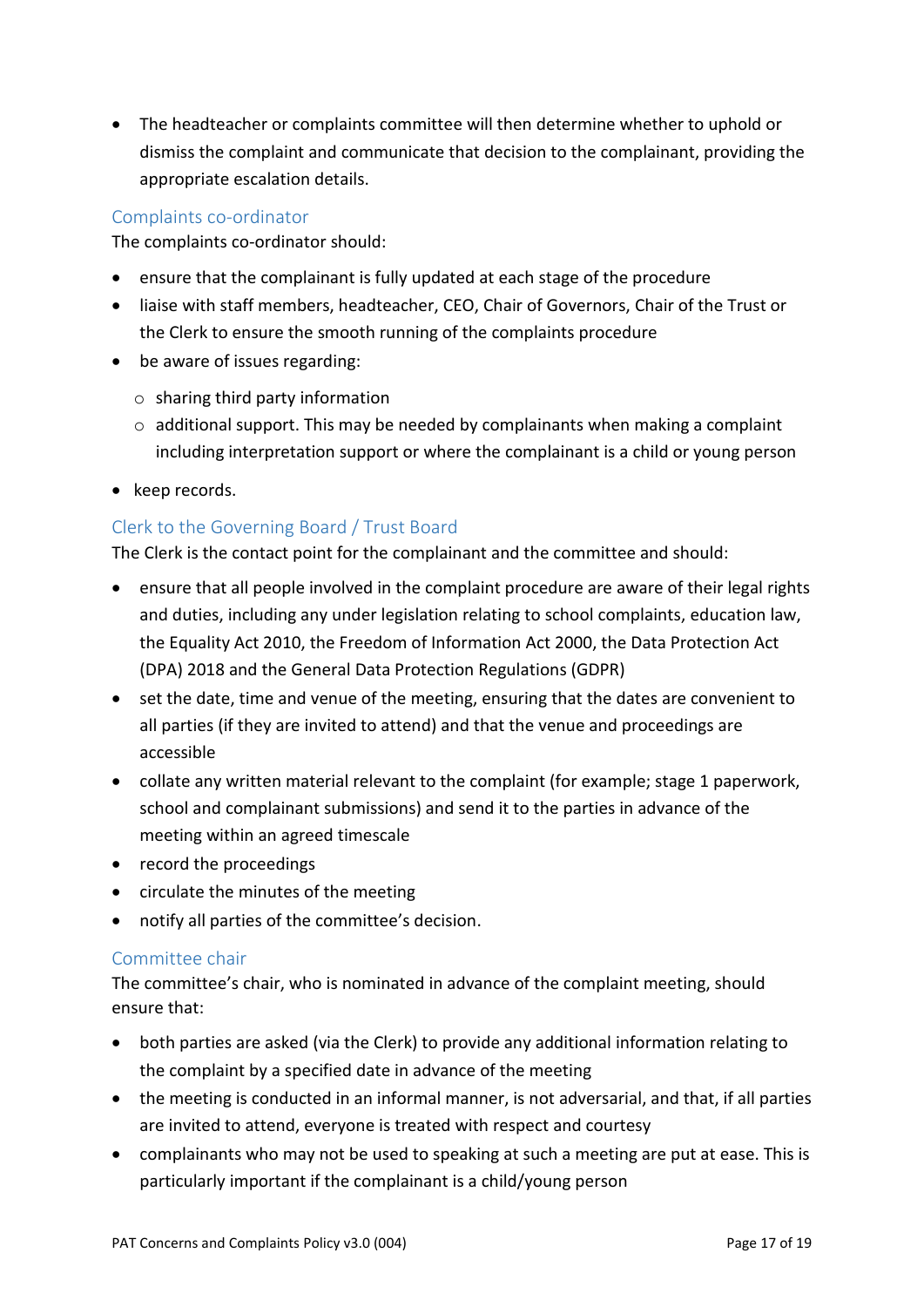- the remit of the committee is explained to the complainant
- written material is seen by everyone in attendance, provided it does not breach confidentiality or any individual's rights to privacy under the DPA 2018 or GDPR.
- If a new issue arises it would be useful to give everyone the opportunity to consider and comment upon it; this may require a short adjournment of the meeting
- both the complainant and the school are given the opportunity to make their case and seek clarity, either through written submissions ahead of the meeting or verbally in the meeting itself
- the issues are addressed
- key findings of fact are made
- the committee is open-minded and acts independently
- no member of the committee has an external interest in the outcome of the proceedings or any involvement in an earlier stage of the procedure
- the meeting is minuted
- they liaise with the Clerk (and complaints co-ordinator, if the school has one).

#### <span id="page-17-0"></span>Committee member

Committee members should be aware that:

• the meeting must be independent and impartial, and should be seen to be so

No governor/trustee may sit on the committee if they have had a prior involvement in the complaint or in the circumstances surrounding it

• the aim of the meeting should be to resolve the complaint and achieve reconciliation between the school and the complainant

We recognise that the complainant might not be satisfied with the outcome if the meeting does not find in their favour. It may only be possible to establish the facts and make recommendations.

• many complainants will feel nervous and inhibited in a formal setting

Parents/carers often feel emotional when discussing an issue that affects their child

• extra care needs to be taken when the complainant is a child/young person and present during all or part of the meeting

Careful consideration of the atmosphere and proceedings should ensure that the child/young person does not feel intimidated.

The committee should respect the views of the child/young person and give them equal consideration to those of adults.

If the child/young person is the complainant, the committee should ask in advance if any support is needed to help them present their complaint. Where the child/young person's parent is the complainant, the committee should give the parent the opportunity to say which parts of the meeting, if any, the child/young person needs to attend.